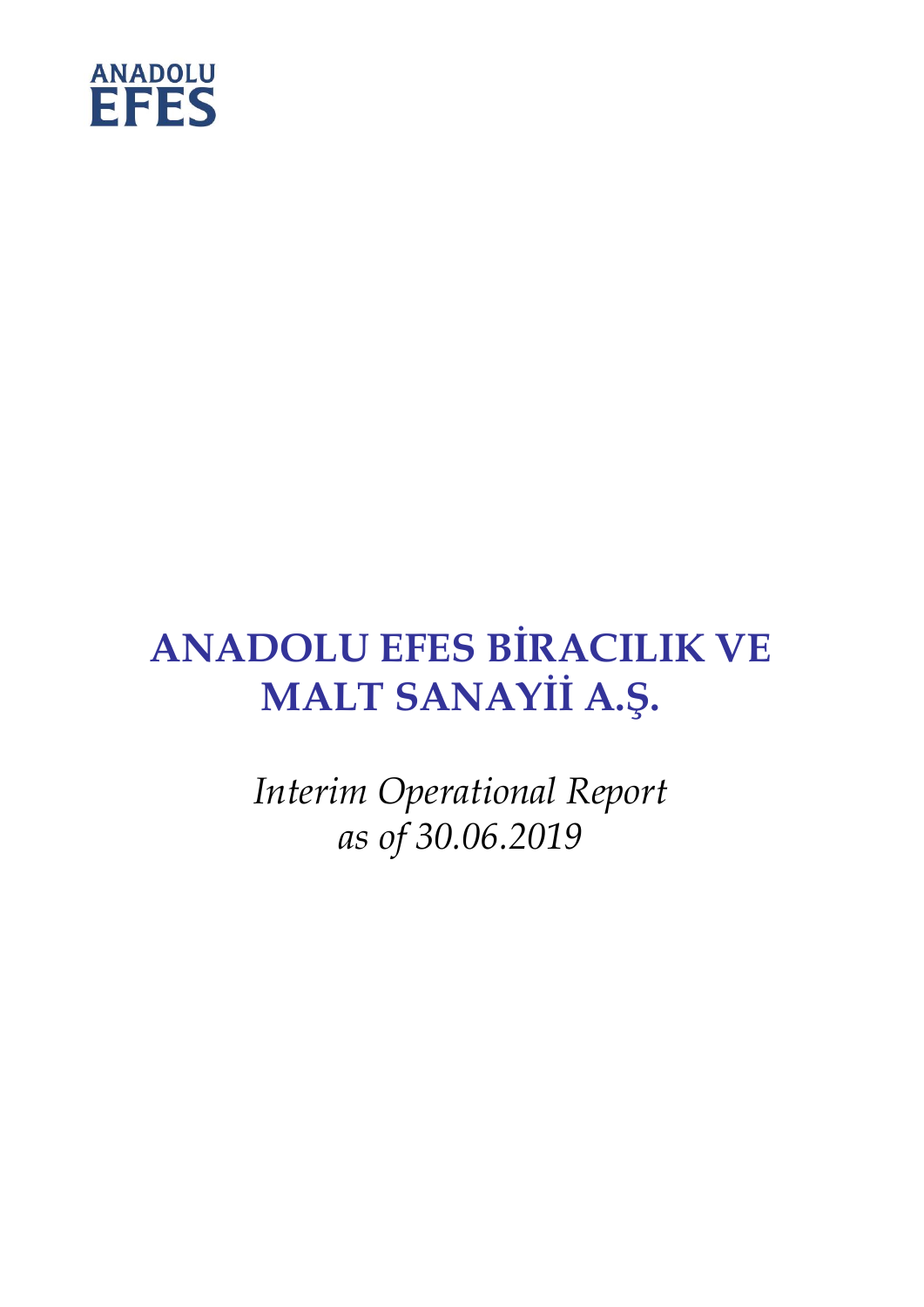

#### 1. Anadolu Efes in Brief:

Anadolu Efes Biracılık ve Malt Sanayii A.Ş. ("Anadolu Efes") carries out its business and operations across a broad region that includes Turkey, Russia, members of the Commonwealth of Independent States (CIS), and Central Asian and Middle Eastern countries. Anadolu Efes is a subsidiary of AG Anadolu Group Holding A.Ş., one of Turkey's biggest conglomerates, and is responsible for the conduct of Anadolu Group's operations in the beverages sector.

Anadolu Efes started out its business with two breweries that it opened in Turkey back in 1969. Shortly, the company became the leader of the domestic beer market. Anadolu Efes runs its international beer operations through Efes Breweries International NV ("EBI"), its 100% subsidiary based in Netherlands. Anadolu Efes is also the main shareholder (50.3%) of Coca- Cola İçecek A.Ş. ("CCI"), which runs Coca-Cola operations in Turkey and abroad.

Making about two-thirds of its net sales in international markets, Anadolu Efes is Europe's 6th and the world's 16th largest brewer by sales volume. The company serves a population of close to 700 million with beer and soft drinks brands in its portfolio. With 21 breweries, 5 malteries, 1 hops processing facility and 1 preform plant in 6 countries, and 26 bottling plants in 10 countries, including Turkey among others, Anadolu Efes is operating as one of the most important players in its region. The company ships its products to more than 70 countries.

#### 2. Corporate Structure:

#### 2.1 Capital Structure:

The composition of shareholders and their respective percentage of ownership can be summarized as follows:

#### **Anadolu Efes Biracılık ve Malt Sanayii A.Ş. Capital Structure (as of 30.06.2019);**

|                                  | <b>Share Amount (TL)</b> | Share Ratio (%) |
|----------------------------------|--------------------------|-----------------|
| AG Anadolu Grubu Holding A.S.    | 254.891.157              | 43.05           |
| AB InBev Harmony Ltd.            | 142.105.263              | 24.00           |
| <b>Publicly-traded and other</b> | 195.108.843              | 32.95           |
| <b>Total issued capital</b>      | 592.105.263              | 100,00          |

As of 30.06.2019, Anadolu Efes has registered capital ceiling of TL 900,000,000, issued capital of TL 592,105,263. Company's capital is comprised of 592,105,263 shares each with a nominal value of 1 (one) TL. 142,105,263 of the shares are registered to and owned by AB InBev Harmony Limited, while 450,000,000 of the shares are bearer shares. Of Anadolu Efes' capital stock, 43.05% is held by AG Anadolu Group Holding A.Ş. and 24% is held by AB InBev Harmony Ltd, while 33% is publicly owned. AG Anadolu Grubu Holding A.Ş. (AGHOL.IS) is a publicly held company trading on the Borsa Istanbul (BIST).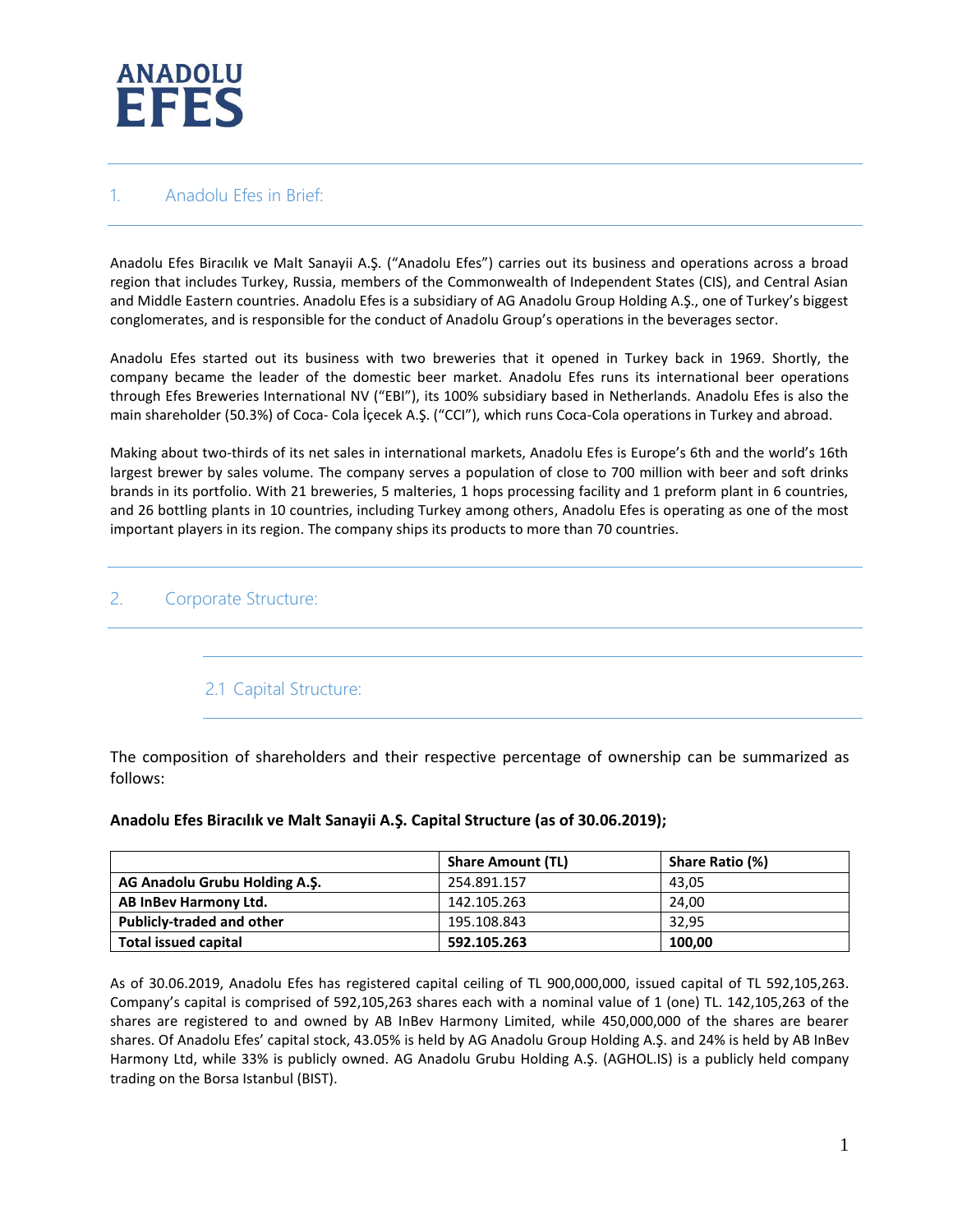

### 2.2 Main Subsidiaries (as of June 30, 2019):



## 2.3 Organizational Chart :



\*as of 30.06.2019

Dr. Stefan Lustig is appointed as Anadolu Efes Group Supply Chain Director as of 01.07.2019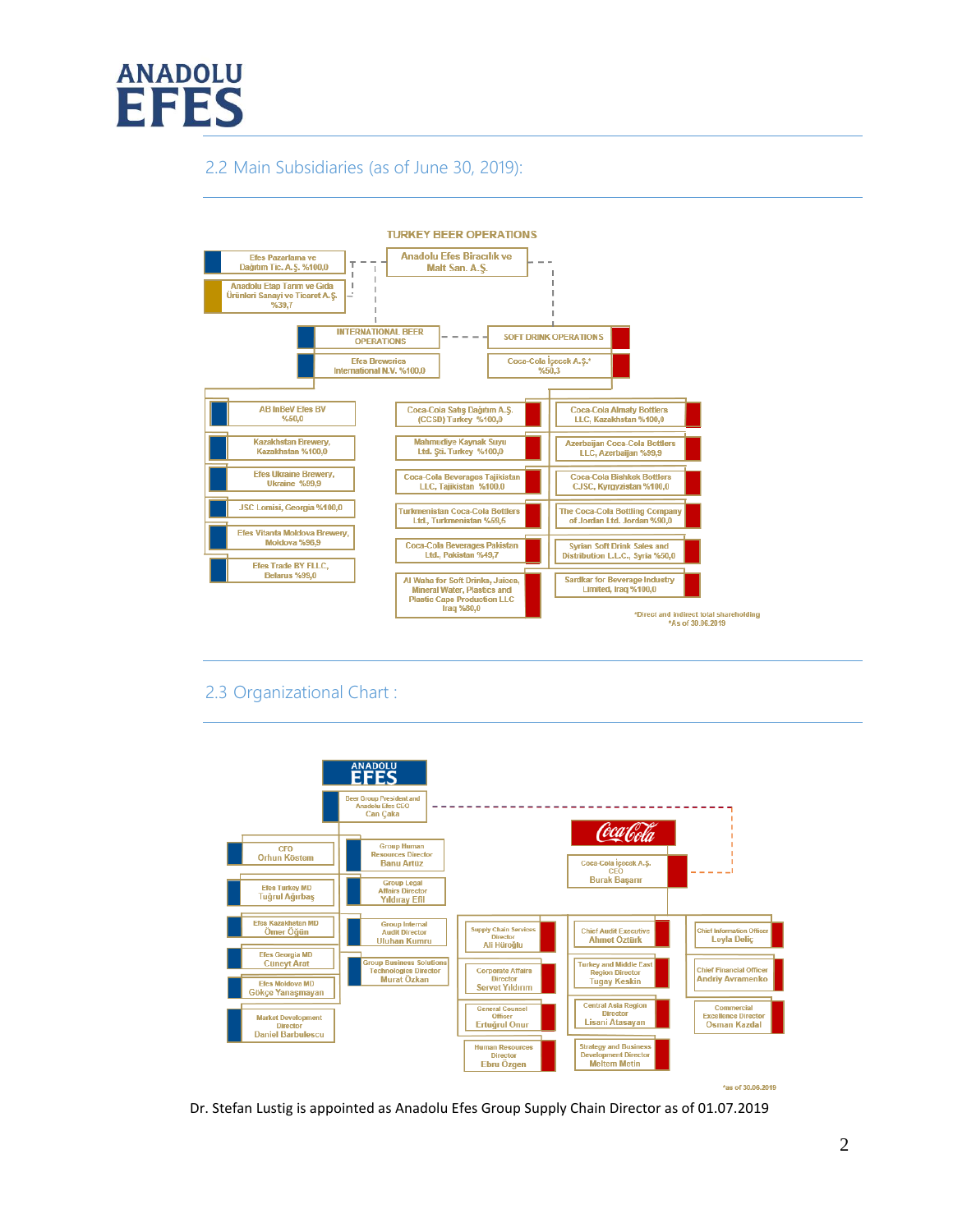

#### 3. Developments in the period :

#### 3.1 Ordinary General Assembly Meeting (April 30, 2019)

The Annual Ordinary General Assembly of Anadolu Efes was held on April 30th, 2019 at 14:00 at the address "Dudullu OSB Mah., Deniz Feneri Sokak No:4 Ümraniye/İSTANBUL" with the previously announced agenda. The minutes of the meeting is available at our website at www.anadoluefes.com.

At the Ordinary Annual General Meeting of our Company;

Annual Reports of the Board of Directors and the Independent Audit Company as well as the Consolidated Financial Statements for calendar year 2018 have been discussed and approved.

The shareholders were informed regarding the donations made by the Company and on any income and benefits obtained by granting collaterals, pledges and mortgages in favor of third persons in 2018.

The election of TUNCAY ÖZİLHAN, KAMİLHAN SÜLEYMAN YAZICI, JASON WARNER, TUĞBAN İZZET AKSOY, SALİH METİN ECEVİT, MEHMET CEM KOZLU, AHMET BOYACIOĞLU, UĞUR BAYAR (independent member), BARIŞ TAN (independent member), ŞEVKİ ACUNER (independent member) and İZZET KARACA (independent member) in lieu of the released Directors of the Board for one year term has been approved.

The selection of the DRT Bağımsız Denetim ve Serbest Muhasebeci Mali Müşavirlik A.Ş. as the external audit company for the audit of the financial statements and reports for the year 2019 was approved.

It has been decided to distribute a cash dividend of gross 0.5068 TL (net 0.43078 TL) per each share with 1 TL nominal value amounting to a total of 300,078,947.29 TL realizing a 50.68% gross dividend distribution, calculated for the period January-December 2018 to be paid from May 31, 2019 on fully by the statutorily released portion of share issue premium accounts due to the loss recorded in annual statutory records.

## 3.2 Announcement regarding Board of Directors and Committee Appointments (May 8, 2019)

In its meeting held on May 08, 2019, our Board of Directors resolved to appoint Mr. Tuncay ÖZİLHAN as the Chairman of the Board of Directors and Mr. Kamilhan Süleyman YAZICI as the Vice-Chairman of the Board, appoint Mr. İzzet KARACA as the Chairman of the Audit Committee; Mr. Şevki ACUNER as a member of the Audit Committee, appoint Mr. Uğur BAYAR as the Chairman of the Corporate Governance Committee and Mr. Recep Yılmaz ARGÜDEN, Mrs. Çiçek UŞAKLIGİL ÖZGÜNEŞ, Mr. Kamilhan Süleyman YAZICI, Mr. Jason WARNER and Mr. Mehmet Hurşit ZORLU as members of the Corporate Governance Committee, appoint Mr. Barış TAN as the Chairman of the Early Detection of Risk Committee and Mr. Tuğban İzzet AKSOY, Mr. Mehmet Cem KOZLU ve Mr. Craig KATERBERG as the members of the Early Detection of Risk Committee.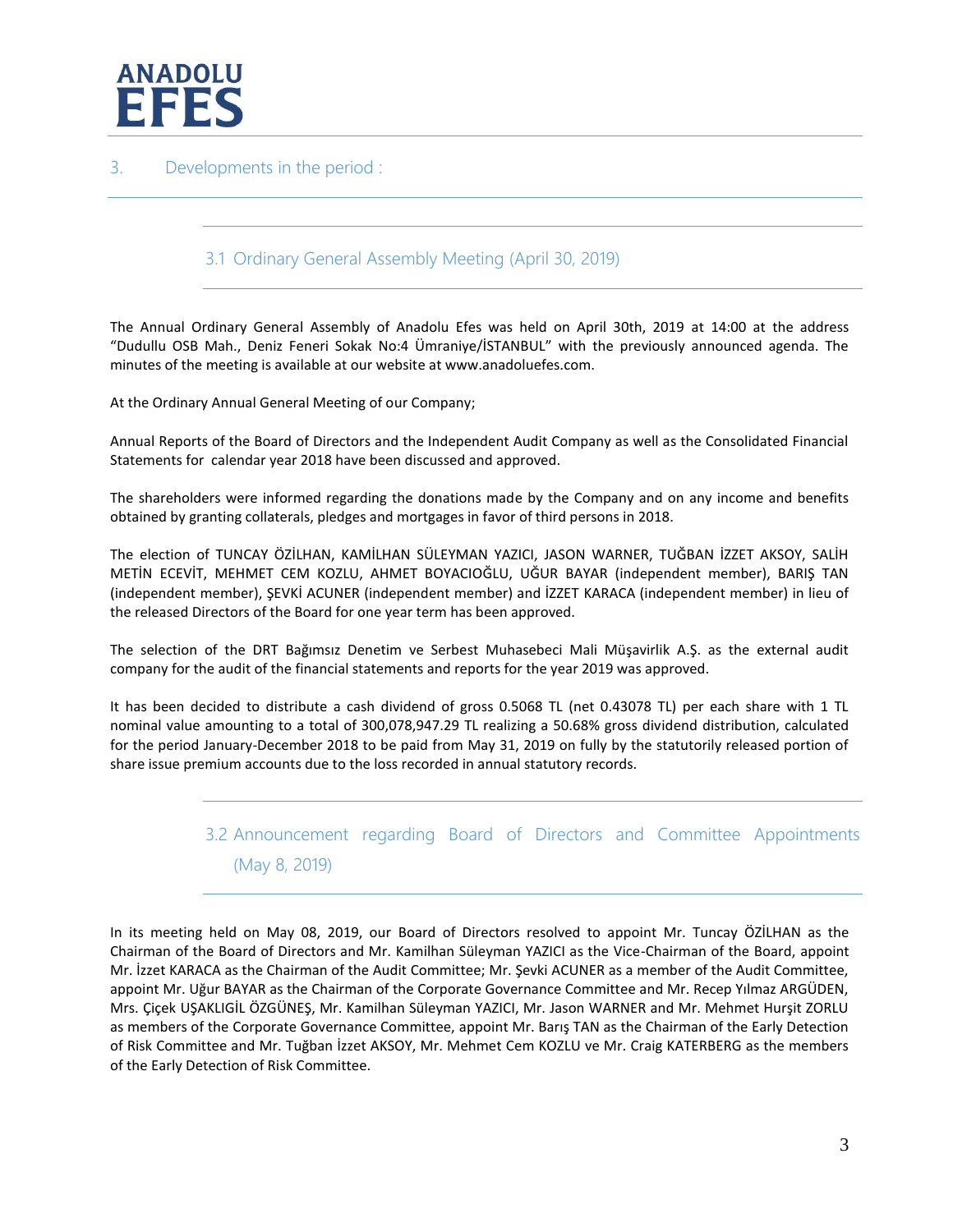

# 3.3 Announcement regarding Anadolu Efes' Corporate Governance Rating (May 17, 2019)

SAHA Corporate Governance and Credit Rating Services Inc. ("SAHA") has confirmed the Corporate Governance Rating of Anadolu Efes Biracılık ve Malt Sanayii A.Ş. ("Anadolu Efes") as follows as of May 17, 2019:

| <b>Main Sections</b>             | Weight (%) | <b>Note</b> |
|----------------------------------|------------|-------------|
| Shareholders                     | 25         | 95.4        |
| Public Disclosure & Transparency | 25         | 98.7        |
| <b>Stakeholders</b>              | 15         | 99.5        |
| <b>Board of Directors</b>        | 35         | 92.5        |
| <b>Total</b>                     | 100        | 95.8        |

The Corporate Governance Rating Report published by SAHA will be available at our Company website [www.anadoluefes.com.](http://www.anadoluefes.com/)

> 3.4 Announcement regarding Moody's' rating action following sovereign downgrade (May 20, 2019)

Following the decision to downgrade Turkey's government rating to B1 from Ba3 and consecutively the long term country ceiling to B1 from Ba2, Moody's also lowered Anadolu Efes' credit rating to B1 to match the country ceiling. The outlook on the rating Negative.

In its report Moody's recognizes that the credit fundamentals of the Company suggest a higher rating level, however emphasizes that Company's ratings are constrained by Turkey's foreign currency bond ceiling.

#### 4. Corporate Governance Compliance Report :

4.1 Investor Relations Department:

Investor Relations and Treasury Department, established within our Company's Finance Directorate, continued to conduct the relations with our shareholders in the first half of 2019.

**N. Orhun Köstem – Anadolu Efes CFO** Tel: 0 216 586 80 00 Faks: 0 216 378 91 93